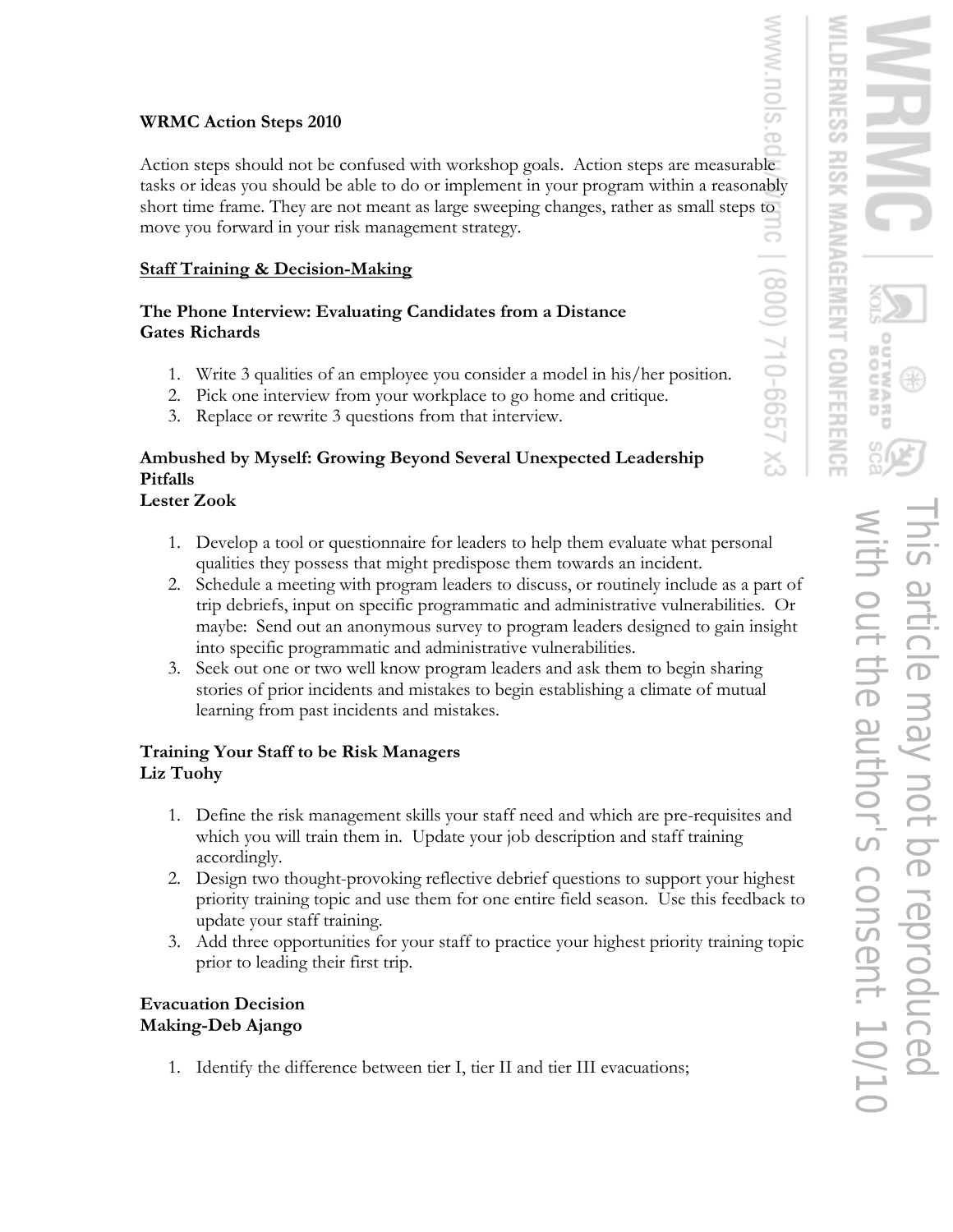œ

- 2. At your next staff training, teach your staff the difference between tier, I, II and III evacuations and have them brainstorm examples of injuries that could potentially stay in the field for days with minimal negative repercussions.
- 3. Make a list of critical information that should be forwarded to outside agencies during an evacuation call and add it to your emergency response plan.

### **Risk Management Lessons from the Aviation Industry Clark Glenn**

- 1. Over lunch with 3 staff/colleagues, compare notes from presentation to current practices to see if any of the information provided is applicable in your program.
- 2. Consider 1 or 2 organizations/businesses in your area that may have to consider risk management in daily operations (factories, police/fire, aviation) and reach out to see what their current practices are what new ideas may be applicable for you. Cross pollination is good and builds connections and support outside of your normal sphere.
- 3. Go to the AOPA (Aircraft Owners and Pilots Association) Air Safety Foundation's website www.aopa.org/asf/ and search for "free courses". Watch one of the available courses and afterwards reflect on what lessons were learned from the video and how the same lessons apply to your field of adventure.

## **Medical Topics - New, Controversial and Old Dr. David Johnson**

- 1. Review your medical policies, procedures and protocols for currency and accuracy.
- 2. Assess quality and level of training required (if any) and actually completed by staff for consistency with internal policy and appropriateness for your programming.
- 3. Develop or update a list of resources to answer medically related questions (e.g., including screening, acute management, policy, procedures and protocols).

# **When Judgment Fails Brendan Madden**

- 1. Implement one new staff training component centered around awareness of research-proven decision-making traps.
- 2. Conduct a heuristics-based pre-mortem test of a realistic critical field decision.
- 3. Conduct an internal training focusing on field staff decision making traps and incorporate new vocabulary into staff supervision, mentoring and coaching.

#### **Is Your Outdoor Adventure Program Safe? Balancing Staff Competency with Program Design Paul Nicolazzo**

- 1. Use the staff competency matrix discussed during the workshop to evaluate the skills of both staff and participants in each outdoor program.
- 2. Utilize the basic concepts of site management theory and training discussed during the workshop to develop a site management training progression for each outdoor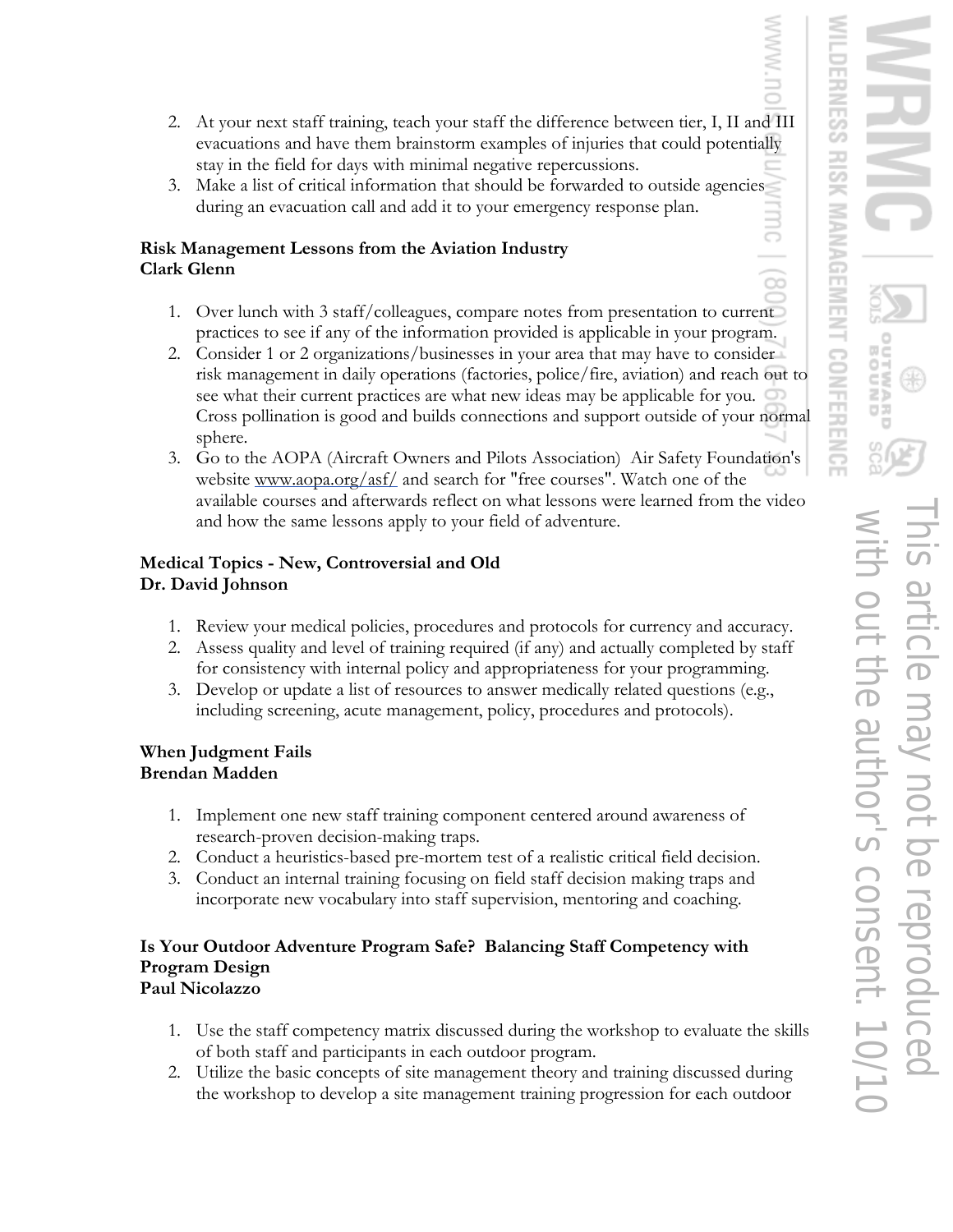program.

3. Utilize the three basic instructor skill sets (outdoor skills, human skills, & educational skills) discussed during the workshop to evaluate their outdoor program staff.

### **Program Administration**

#### **Essential Eligibility Criteria: A Risk Management Tool Janet Zeller and Catherine Hansen-Stamp**

- 1. Arrange a short staff training or meeting to inform your staff about the importance of developing Essential Eligibility Criteria (EEC) and provide them with the telephone number and e-mail for their regional DBTAC (ADA resource center) office.
- 2. Select one activity your organization offers and develop EEC for that activity.
- 3. Distribute the newly developed EEC to your staff for feedback.

\*Note: You can repeat these last two steps until you have developed EEC for all of your organization's activities. You can then post the EEC for your organization on your website, with input, as appropriate, from your legal counsel.

## **Small Program Risk Management Justin Talbot**

- 1. Draft a ten item "to-do" list and prioritize
- 2. Tear off the bottom 5 items and discard... do the top 5 to the highest standard.
- 3. At your next staff meeting ask you staff to list the benefits and challenges of being a small program. Share you to-do list from the conference and talk about how you can address some of the challenges your program faces.

# **Medical and Psychological Screening for Outdoor Programs Billy Roos, David Johnson and Amberleigh Hammond**

- 1. Work with your medical advisor and management team to determine the appropriate level of medical and psychological screening necessary for the organization.
- 2. Develop an organization specific, and possibly program specific, set of screening guidelines (OB/WMA Medical and Psychological Screening documents will be available) for use in your admissions process.
- 3. Develop a job description (or component of a larger job description) that describes the role of a screener within your organization, the required qualifications for this position and the training process.

# **Crossing the Border Matters: Practical Risk Management in International Settings Mark Ritchie and Brendan Carroll**

- 1. Plan and lead an international trip.
- 2. Create a plan for managing the inherent risks your international program(s).
- 3. Develop appropriate checklists/data/resources your next international trip.

 $\infty$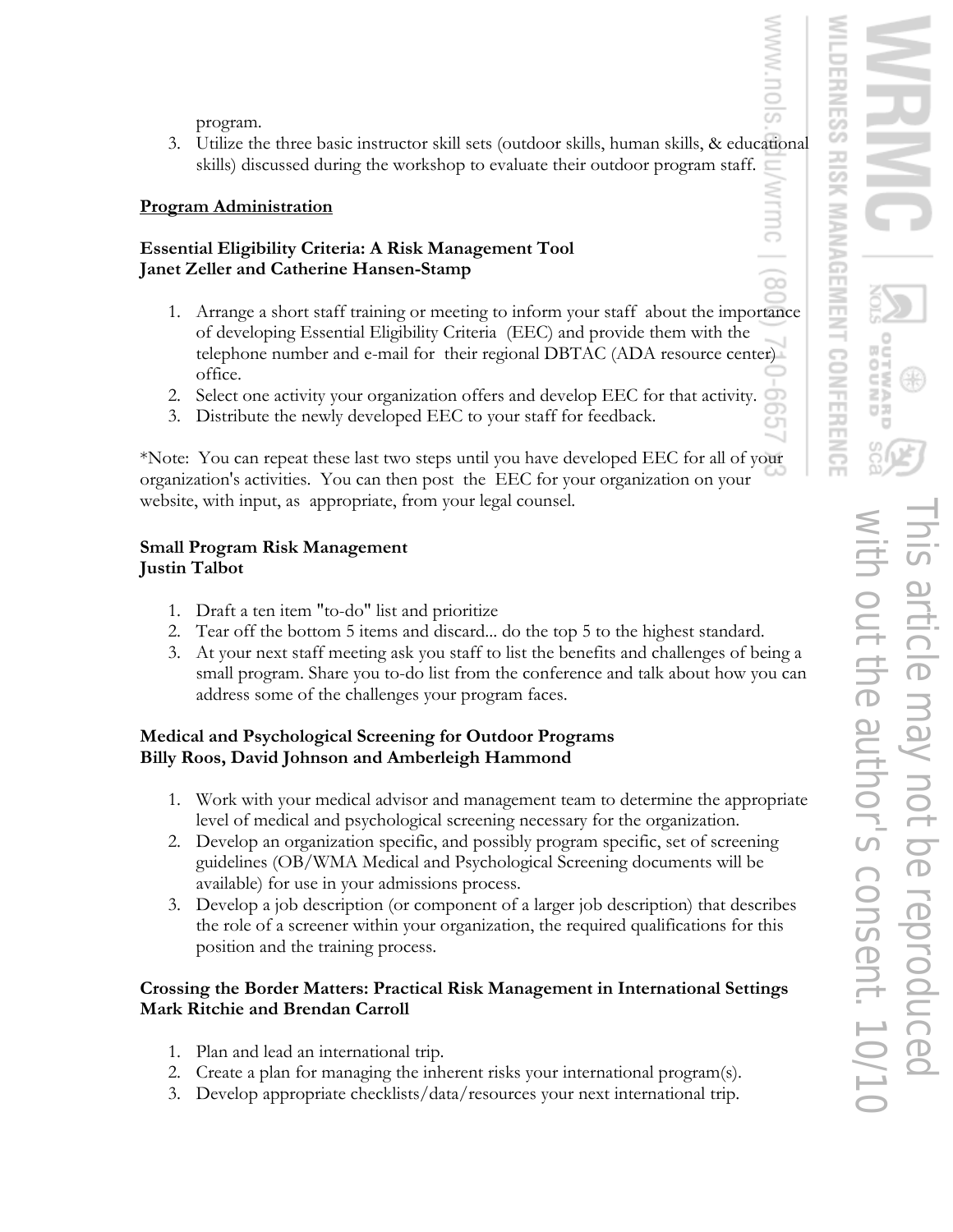## **Insurance Basics - What You Need to Know! Rick Braschler**

- 1. Oftentimes, employees use their own vehicles for business errands. Look at your insurance policy to see if you have a coverage called "Non-owned and Hired Auto Liability" coverage. If not, ask your agent for pricing and coverage options.
- 2. Liability policies are generally written on two basic forms of coverage: "Occurrence" and "Claims Made." Contact your agent to determine which type of form your Liability Coverage's are written on. (Note: Claims Made forms can offer problems if you switch companies in the future).
- 3. Adding equipment to vehicles can oftentimes create problems with coverages, such as snow plows or lifts. If you add any equipment to your vehicles, contact your agent to determine if these changes effect the insurance coverage.

## **Managing Risk from Behind the Desk (A Systems-Based Approach) Josh Cole, Mitsu Iwasaki and Steve Smith**

- 1. Evaluate you safety management systems using the metaphor of an ecosystem, identifying elements that may co-exist or compete.
- 2. Identify elements you've introduced into your ecosystem that may have unintended consequences.
- 3. Identify areas in your programs in which conflicting incentives may undermine your safety system.
- 4. Develop ways to assess and manage the root cause of policies that have been broken in your program.

# **Risk Management and Technology Peter DeRogo**

- 1. Conduct an incident reporting assessment to determine your specific reporting needs and facilitate policy and procedure based on experience.
- 2. Conduct a field technology assessment to determine whether your field technology is adequate in terms of quantity, quality, and currency.
- 3. Investigate technology solutions proposed (both office and field), determine what, if any, are applicable to your program and within financial your parameters. Discuss your decisions with your management.

# **Field Practices**

## **Utilizing Pre-Program and Dynamic Hazard Identification Mark Vermeal**

- 1. Select two programs/courses within your organizations and use a Job/Activity Hazard Assessment tool to assess the risks and make decisions about program appropriateness.
- 2. Evaluate the risks pre and post application of risk mitigation strategies in these two programs and prepare a report/presentation for your stakeholders.

.<br>Ba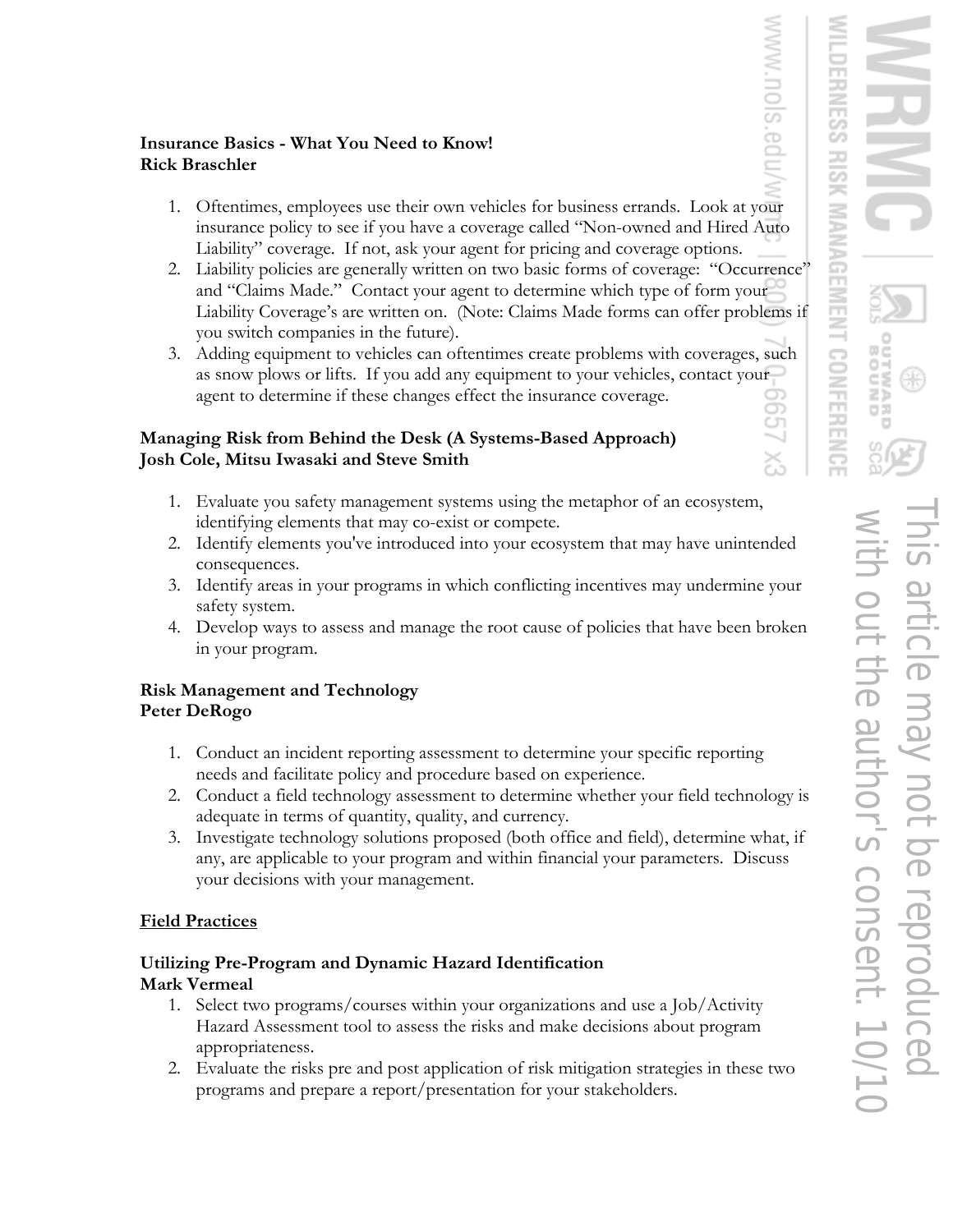#### **Fundamentals of River Rescue: Not A Discipline Unto Itself Cody Harris**

- 1. Incorporate hands-on experience with at least one piece of river rescue equipment into each course briefing this year.
- 2. Review your river rescue training curriculum and evaluate it for accuracy, efficiency and adequate practice time.
- 3. Make an intentional decision to include or exclude specific river rescue techniques at each course level.

### **Betting the Farm: Risk Propensity and Field Applications Alan Ewert and Jay Whitacre**

- 1. Have participant take an individual survey that includes risks from the adventure field and everyday life allowing them to develop a connection between the various risks we are exposed to regularly.
- 2. Create training protocols that ensure future employees have a proper understanding of the process the average human being goes through when faced with new risks often associated with outdoor programs.
- 3. Utilization of an instrument that measures participants' level of acceptance of new risks and their ability to cope with new, unfamiliar situations. Using this tool to get a baseline of how your organization is operating and how it compares to the industry standard.

# **Backcountry Lightning "Safety?" John Gookin**

- 1. Develop a training module for your trip leaders that utilizes the peer-reviewed paper "Backcountry Lightning Risk Management" and uses this reference to manage backcountry lightning risks in your specific terrain and climate.
- 2. Explain to your staff how your own personal experience with simulated ground current demonstrates why the lightning position is more concerned with foot placement than with crouching.
- 3. Bookmark websites on your staff computers that explain frontcountry lightning safety, and show them to staff, for ongoing management of lightning risks near your facilities.

# **Behavioral Risk Management- Preventing Critical Incidents in the Field Sky Gray and Kevin Moeller**

After attending the workshop, participants will be able to:

• Develop a training session for staff to explain how behavioral risk factors mirror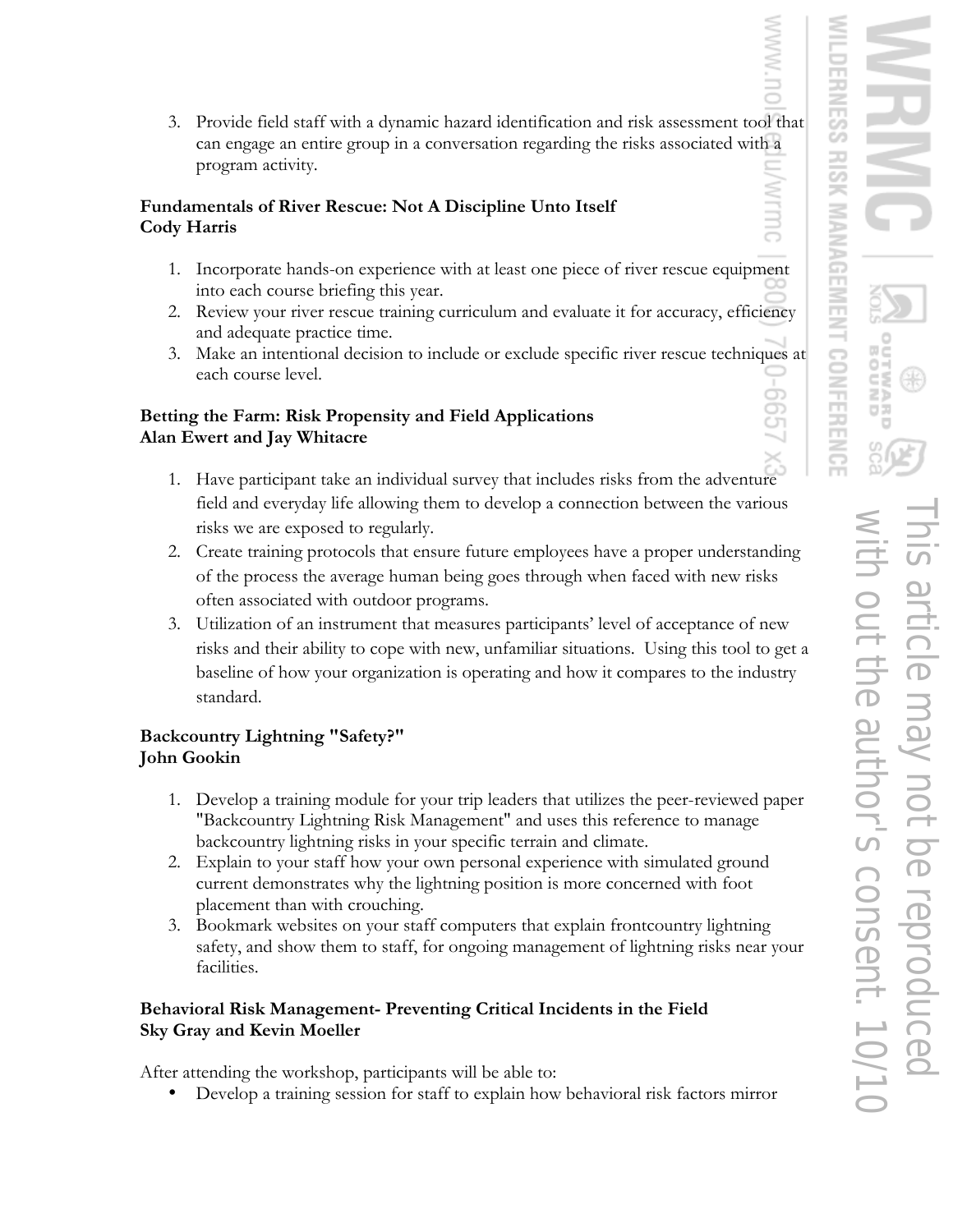physical risk factors in the field.

- Choose a recent critical incident and analyze it using "cascade of events" or the "safe container" to identify contributing behavioral factors.
- Create a set of prescriptive expectations for use with staff to both anticipate behavioral risk factors and help mitigate the risks they create.

## **Managing Urban Adolescents in the Field: Front and Backcountry Considerations Alexander Chu**

- 1. Initiate a conversation at your organization to discuss whether you are ready to undertake the new challenge of working with youth of color.
- 2. Create three scenarios/activities helpful in developing instructional staffs' understanding of working with urban youth.
- 3. Train your program managers to identify and modify key phrases or trigger words in the language and culture of their organization that may adversely affect the students they work with.

# **Legal Considerations**

# **Your Participant Agreement - What's Going on Here? Reb Gregg**

- 1. Ask a few acquaintances -typical of your participants and parents to read your Participant Agreement and comment on its clarity, tone and readability.
- 2. Consult with legal counsel familiar with your program to assure that your Agreement meets the legal requirements of the areas in which you operate.
- 3. With your staff, review for accuracy your Agreement's description of activities and inherent risks.

#### **Navigating Between Safety and Liability Frances Mock and Bill Frederick**

- 1. Identify three areas where safety and liability create conflicts in your organization.
- 2. Develop one strategy for mitigating each conflict.
- 3. Present your findings and strategies to your shareholders to ensure they understand and approve of your operational and risk management choices.

## **What to Expect if Your Program Gets Sued - An Overview of a Lawsuit Tony Clapp**

- 1. Practice describing the basic mechanics of a lawsuit to your staff.
- 2. Develop an action plan in the event of a lawsuit and review it with your legal counsel and stakeholders.
- 3. Consult with your general counsel to establish the roles and responsibilities they will share with the insurer's counsel in the event of legal action.

#### **Chose Words Carefully... What You Say Matters! Wilma Gray**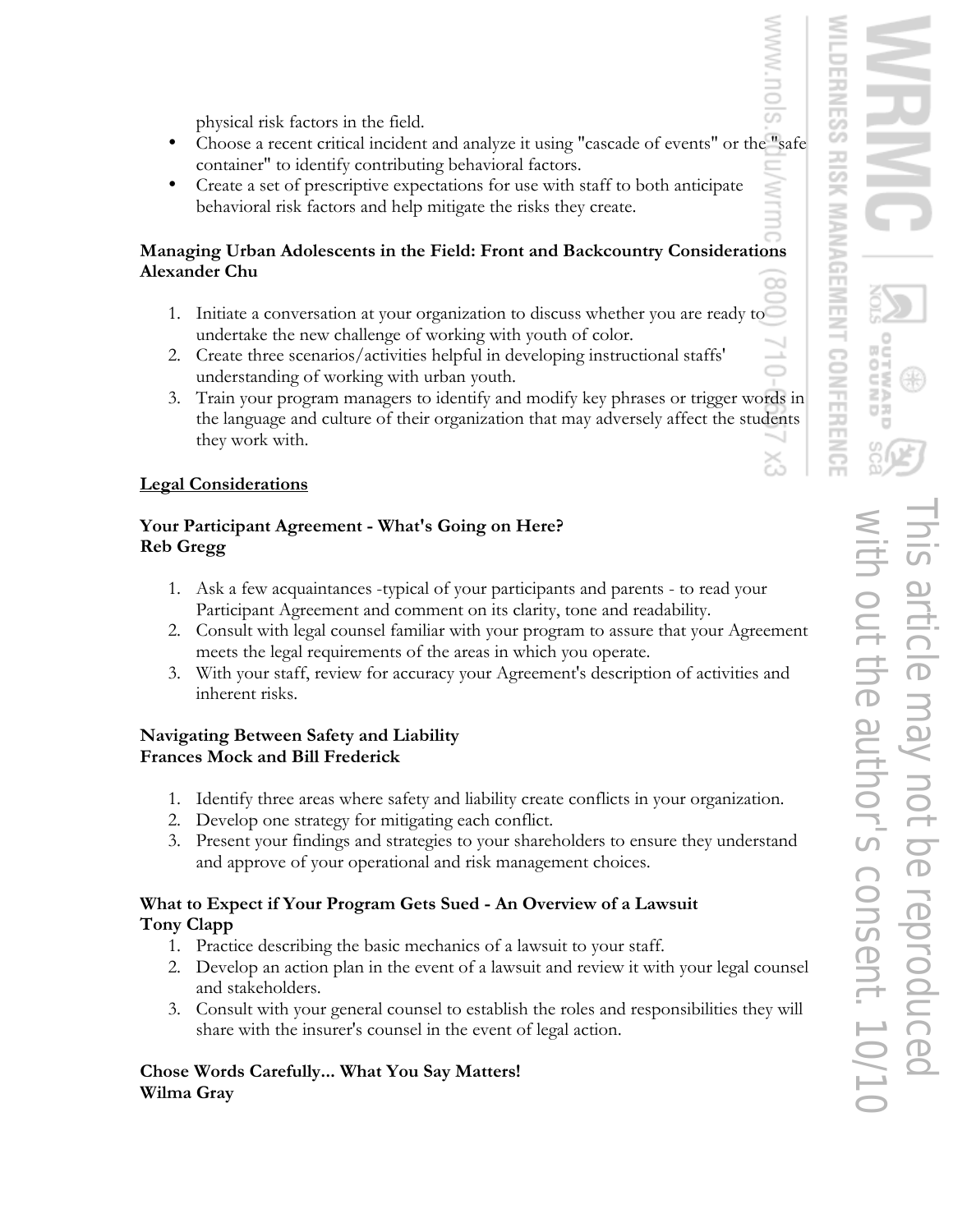ò

- 1. Train your employees to be thoughtful about their verbal and written communication, by thinking about what and how it could be later interpreted.
- 2. Include challenging verbal scenarios in your staff training programs to help people learn to speak precisely and appropriately.
- 3. Have your staff review examples of written and verbal communication with an eye towards legal exposure.

#### **Fundamental Legal Issues Catherine Hansen-Stamp**

- 1. Focus on running a quality program in all aspects of your operation.
- 2. Understand basic legal doctrines and laws in your jurisdiction this is one piece of your risk management picture.
- 3. Secure experienced legal counsel to assist you in understanding the law and prioritizing your response.
- 4. Review the key program areas of exposure (risk management 'categories'). Identify issues, assess them, and respond. If you've got a problem, fix it before you do it.

### **Standards in Recreation: What That Means and How it Affects Your Operation Tracey Knutson**

- 1. Discuss the definition of a "standard in the industry" with your legal counsel and develop a list of program or skills areas where you will adopt an externally defined standard.
- 2. Develop a list of resources that define the standards for each program or skill area within your organization. Update this list annually.
- 3. Within your organization's management team, make an intentional decision about which standards you choose to adopt, document this decision and revisit it on a regular basis or when your management personnel change.

#### **Haubner & Miller vs. Abercrombie & Kent: Case Study of and Ongoing Lawsuit Ross Cloutier**

- 1. Discuss with your legal counsel the issue and implications of legal jurisdiction in your operations.
- 2. Ensure that clear legal jurisdiction (governing law) language is included in your contracts and legal releases used with clients.
- 3. Check back on the status of Haubner & Miller v A&K in one year to review the standard of care applied to this wilderness base camp operation.

## **Emergency Planning & Crisis Response**

#### **Risk Management: The Traumatic Aftermath Will Marling**

As an introduction to area of crisis response and intervention: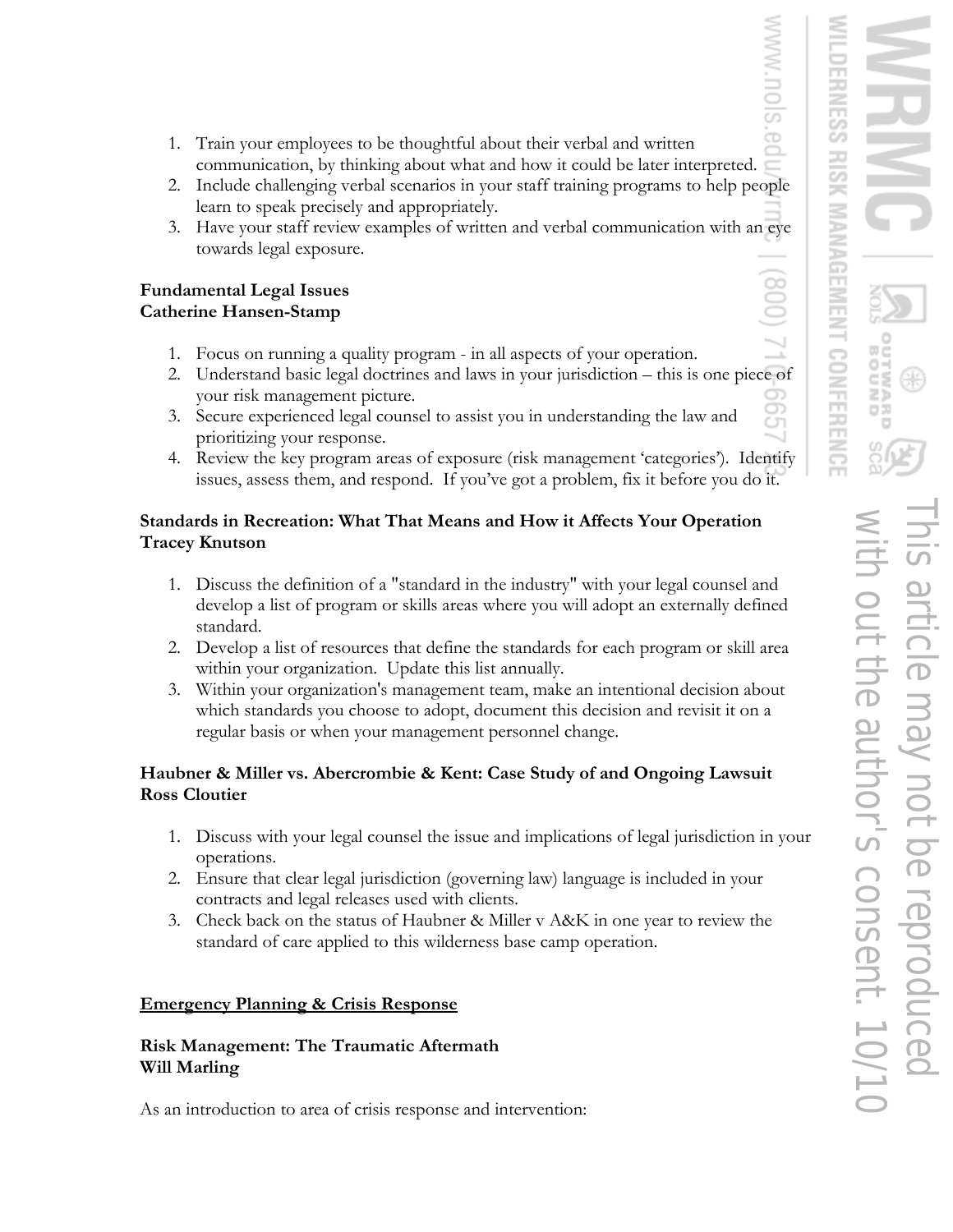- To identify emotional needs after a critical incident, risk managers should diagram the emotional impact to determine priorities.
- To equip team leaders with skills to support victims, risk managers should introduce crisis intervention checklists to team leaders during training.
- To promote physical and emotional health, risk managers should follow a self care checklist with every managed incident.

# **Getting Beyond Operator Error: Using Systems to Analyze Accidents Jeff Jackson**

- 1. Map your program's / organization's core process and seven systems
- 
- 3. Apply the systems analysis framework to past and future events

# 2. Expand definition and scope of error to standards created in mapping process 3. Apply the systems analysis framework to past and future events **Promoting Risk for its Rewards: Transforming the Argument Christopher Barnes**

- 1. Prepare and deliver a presentation to your supervisor, board etc. advocating for risk taking at your institution.
- 2. Discuss with your staff your organization's imperative and cultural tolerance regarding providing and managing risks.
- 3. Develop and train staff in talking points regarding the value of risk to use with internal and external audiences.

# **That Would Never Happen In My Program! Rhonda Mickelson**

- 1. Describe 3 trends in crisis hotline situations and share them with your staff.
- 2. Add 3 new resources to your crisis plan.
- 3. Based on scenarios shared in the session, develop additional training resources in at least two areas that help prepare staff for crisis situations.

# **Crisis Management: A Preplan in Action Drew Leemon**

- 1. Build or utilize a simple template to develop a crisis management plan.
- 2. Identify key players in your organization who will be involved with crisis management and assign roles and responsibilities.
- 3. Run a crisis drill to determine current areas of strength and areas that need improvement in your organization's existing crisis response capabilities.

# **Internal and External Critical Incident Reviews Jed Williamson and Jay Satz**

1. Establish criteria for when and how reviews should be conducted.